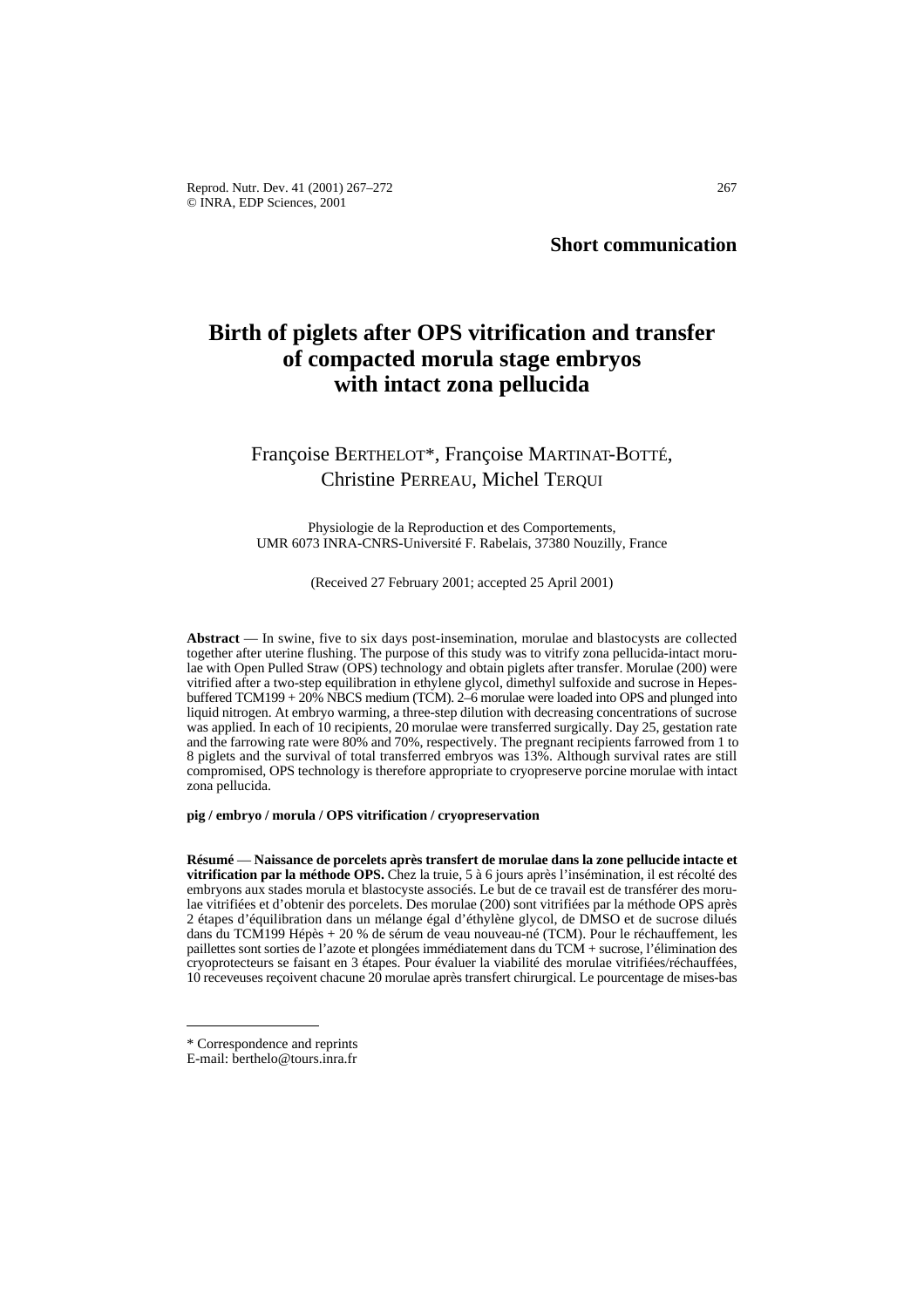est de 70 %, celui des porcelets nés par rapport au nombre d'embryons transférés est de 13 %. Cette technique qui doit être améliorée, permet de vitrifier des morulae et d'obtenir des porcelets après transfert.

**porcin / embryon / morula / OPS vitrification / cryoconservation**

## **1. INTRODUCTION**

The vitrification of pig embryos with intact zona pellucida would be a major advantage to ensure minimal risk of disease transmission during embryo transfer of genetic material. To avoid the risk of collecting hatched or hatching blastocysts, it is recommended to collect the embryos at 5 to 6 days after insemination. However, even at this stage, morulae and blastocysts are often collected together after uterine flushing.

So, it is necessary to vitrify morula stage embryos as well as blastocysts, to be able to cryopreserve all the day 5–6 embryos.

Previously, the birth of piglets has been reported after vitrification and warming at the unhatched blastocyst stage [1, 2, 3, 11]. To our knowledge, there is no report of a successful transfer of vitrified/warmed morulae with intact zona pellucida. One study reported piglets after vitrification at the late morula stage, but zona pellucida was removed before transfer, which is not in accordance with general quality control practices for embryo transfer [5].

Only few studies have been performed at this stage in pigs and only in vitro development has been considered after vitrification and warming of morulae with intact zona pellucida. Three papers reported in vitro survival of cryopreserved morulae, using different vitrification methods:

– with Open Pulled Straw (OPS) technology, Vajta et al. [19] obtained 7/10 morulae hatching in vitro;

– with the OPS method, we obtained hatched blastocysts in vitro after morula vitrification [2];

– after cytochalasin treatment and vitrification of 17 morulae, Dobrinsky et al. [6] obtained one morula-to-blastocyst development in vitro*,* but no hatching.

The objective for the present experiment was to investigate in vivo survival rates using the OPS vitrification method for the cryopreservation of compacted porcine morulae with intact zona pellucida.

#### **2. MATERIALS AND METHODS**

Embryo donors  $(n = 39)$  and recipients  $(n = 10)$  were obtained from the INRA experimental pig herd in Nouzilly, France.

#### **2.1. Recovery of embryos**

Meishan cyclic gilts were inseminated twice at 24 and 48 h after a spontaneous oestrus. Embryos were recovered after slaughter and flushing of uterine horns with PBS medium + 2% newborn calf serum of gilts 5 to 6 days after the first insemination.

Embryos were evaluated under stereomicroscope and those at the compacted morula stage with intact zona pellucida were selected.

## **2.2. OPS vitrification method**

As described in [2], all manipulations were performed in a room at 22–24 °C. Media and embryos were maintained at 39 °C on a heating plate. The vitrification procedure is summarised in Table I. The basic medium (TCM) used throughout experiment was TCM199 Hepes medium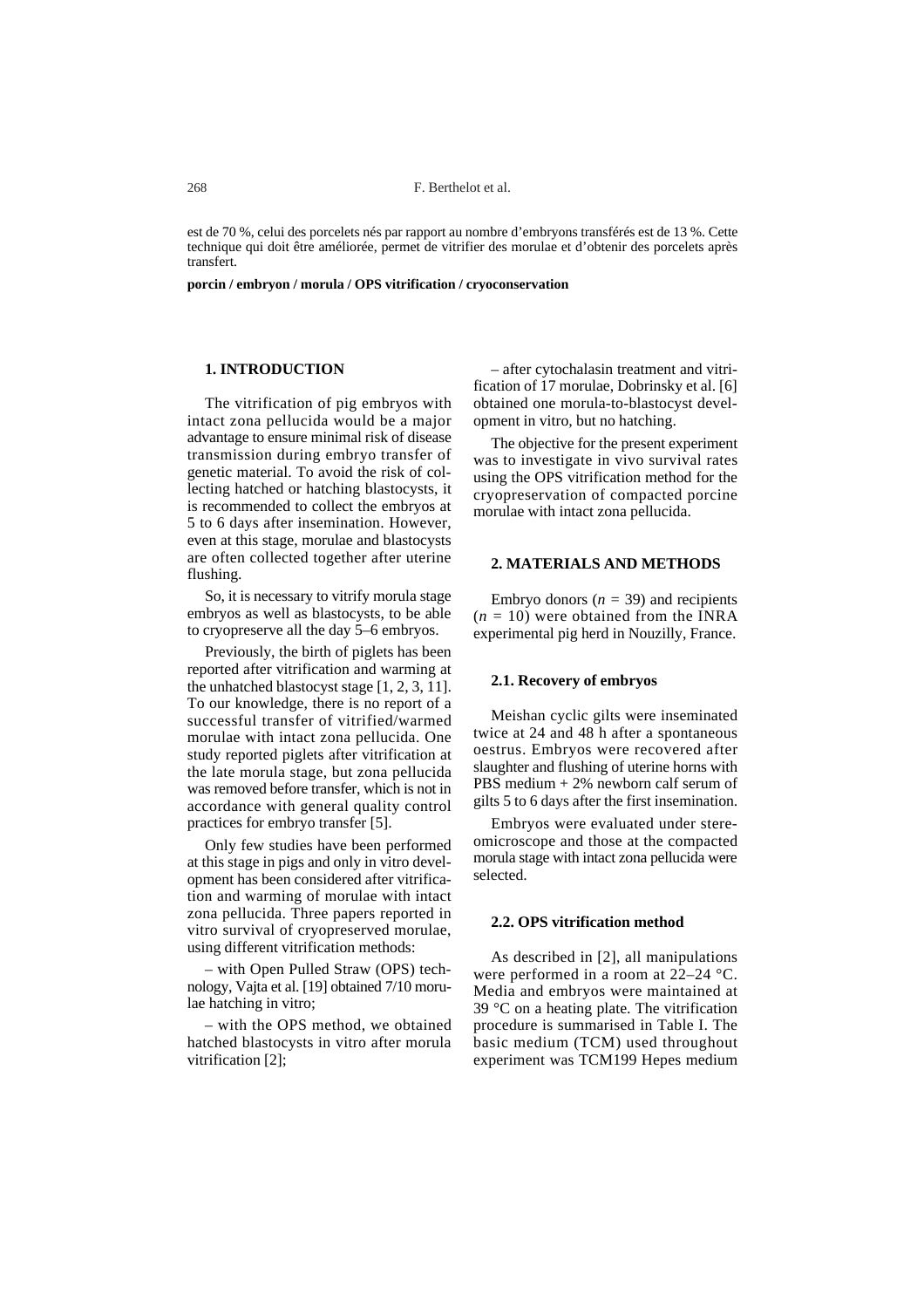Table I. Experimental outline of vitrification and warming.

| Vitrification                          | Time (min) | Warming             | Time (min) |
|----------------------------------------|------------|---------------------|------------|
| TCM alone                              |            | $TCM + 0.13 M$ Suc  | 1,         |
| TCM alone                              |            | $TCM + 0.13 M$ Suc  | 5'         |
| $TCM + 10\%$ DMSO + 10% EG             | 3'         | $TCM + 0.075 M$ Suc | 5'         |
| $TCM + 20\%$ DMSO + 20% EG + 0.4 M Suc |            | TCM alone           | 5'         |

 $S$ uc = Sucrose.

TCM = Hepes TCM199 + 20% NBCS.

(Sigma, France) supplemented with 20% newborn calf serum (NBCS, Bio Whittaker, France). Cryoprotectants were dimethylsulfoxide (DMSO, Sigma, France) and ethylen glycol (EG, Sigma, France). Groups of 2 to 6 compacted morulae were equilibrated in TCM + 10% DMSO + 10% EG and in TCM + 20% DMSO + 20% EG + 0.4 M sucrose for 3min and 1 min, respectively (Tab. I).

During the last step, morulae were gathered in a 2 µL droplet of vitrification medium in the bottom of a petri dish, loaded into the narrow end of the OPS by capillary effect and plunged into liquid nitrogen [17]. At warming, straws were immediately plunged into TCM containing 0.13 M sucrose. After 1 min, the embryos were transferred into another well with the same medium for 5 min and then for another 5 min in TCM containing 0.075 M sucrose. Finally, 20 vitrified/warmed zona pellucidaintact morulae (without selection) were placed into a culture dish with TCM into a 5% CO2 5% O2 and 90% N2 incubator at 39 °C up until transfer (30 min to 2 hours later).

#### **2.3. Surgical transfers**

Meishan gilts were used as recipients, since it has been shown that gestation and embryo survival were better in this breed [13]. The transfer was performed surgically in asynchronous (–24 h gilts compared to donors). Twenty morulae were loaded into a catheter connected to a 1 mL syringe and transferred into one uterine horn after a midventral laparotomy [2].

Pregnancy was assessed by ultrasonography at around 25 days post-oestrus [14].

Pregnant gilts were allowed to go to term and the number of piglets was recorded at farrowing. Survival rate at farrowing was the ratio of the number of live-born piglets to the number of vitrified/warmed morulae transferred and is expressed as a percentage.

### **3. RESULTS**

A total of 39 gilts were slaughtered at day 5–6 after the first insemination. The total number of collected embryos was 420 and 218 (52%) were at the compacted morula stage. Eighteen morulae were lost before vitrification. Out of the remaining embryos 202 (34%) were at the blastocyst stage, 4% were at the hatched blastocyst stage and 10% were unfertilised or blocked at the 2- to 16-cell stage.

Among 10 recipients, two were nonpregnant and returned to oestrus at day 20 post-oestrus. Eight recipients became pregnant, one of them returned to oestrus at day 31 post-oestrus, and the 7 other recipients farrowed 1 to 8 live-born healthy piglets (Tab. III). Gestation rate at day 25 of gestation was 80% and farrowing rate was 70% (Tab. II).

The total number of live born piglets was 26 and the total number of transferred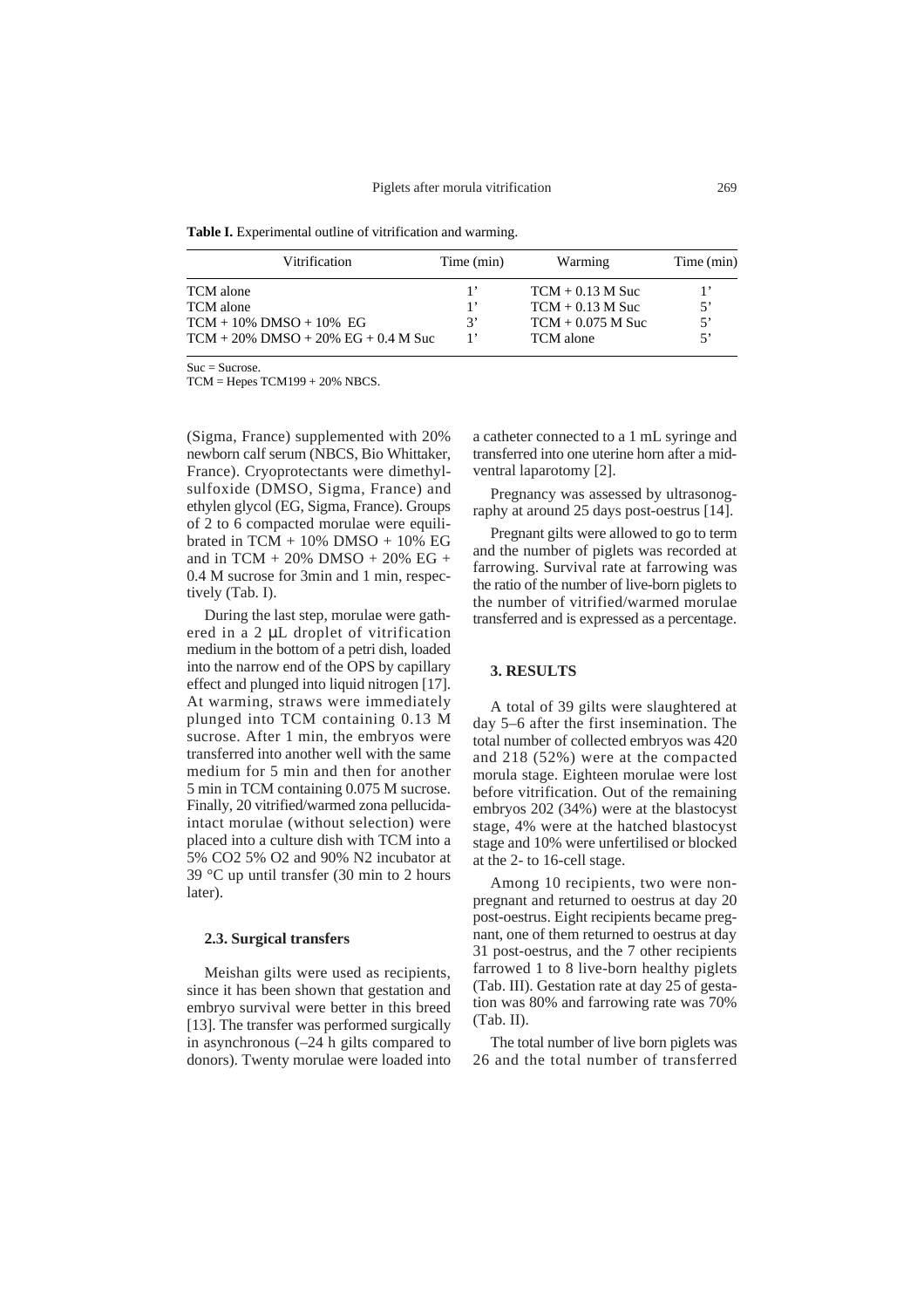**Table II.** Results of gestations and farrowings obtained after transfer of porcine morulae (20 vitrified/warmed compacted morulae per recipient).

| Number of recipient gilts | Number of gestations at day 30<br>(gestation rate) | Number of farrowed gilts<br>(farrowing rate) |
|---------------------------|----------------------------------------------------|----------------------------------------------|
|                           | $(80\%)$                                           | $(70\%)$                                     |

**Table III.** Litter size and survival rate after transfer of porcine morulae (20 vitrified/warmed compacted morulae per recipient).

| Total number<br>of transferred morulae | Number of live-born piglets<br>per farrowing | Survival rate   |
|----------------------------------------|----------------------------------------------|-----------------|
| $200(10 \times 20)$                    | $4-1-4-8-4-3-2$                              | 13%<br>(26/200) |

compacted morulae was  $200 (20 \times 10)$ . Consequently, the survival rate was 13% (Tab. III).

#### **4. DISCUSSION**

Porcine embryos as well as embryos of Drosophila species [15] are difficult to cryopreserve. Increased survival rates, and better results were obtained in these species by increasing cooling rate during vitrification. OPS technology provides elements that increase the cooling rate approximately tenfold compared to what is achieved with standard straw (0.25 mL, IMV France). Factors involved are:

(1) a smaller volume of cryoprotectant  $(2 \mu L)$ ;

(2) reduced thickness of the straw wall, decreasing thermoinsulation;

(3) open end of the straw permitting direct contact with liquid nitrogen.

The purpose of our study was to verify whether cooling rate was also a key factor in porcine morula vitrification as described for blastocysts [2]. After 10 transfers of OPS vitrified compacted morulae, a pregnancy rate of 80% was obtained, which is similar to that observed after transfer of fresh embryos in this breed (83%) [13]. This method has so far resulted in the birth of 26 live piglets.

In different species, a number of vitrification studies have been undertaken in morula stage embryos. In cattle, two in vitro studies were performed. Using traditional straw, 67% of morulae developed into blastocysts [8]. With OPS vitrification, survival of IVP bovine morulae was not compromised [18]. In rabbit, vitrified morulae were transferred and the survival rate (foetus or kits) observed in four studies were 41%, 24%, 65% and 31% respectively [8, 9, 10, 20]. In mice, only in vitro development after vitrification was tested [4, 16] and a high development rate was obtained up to 86% and 82%, respectively. In pigs, like in mice, in vitro development was studied [6, 7, 12] but few morulae developed into blastocysts, 6%, 33%, 0% respectively. The porcine morula stage, like the blastocyst stage, seems more difficult to vitrify than in rabbits and mice.

Nevertheless, our study demonstrated the possibility of obtaining the birth of piglets after OPS vitrification. The farrowing (70%)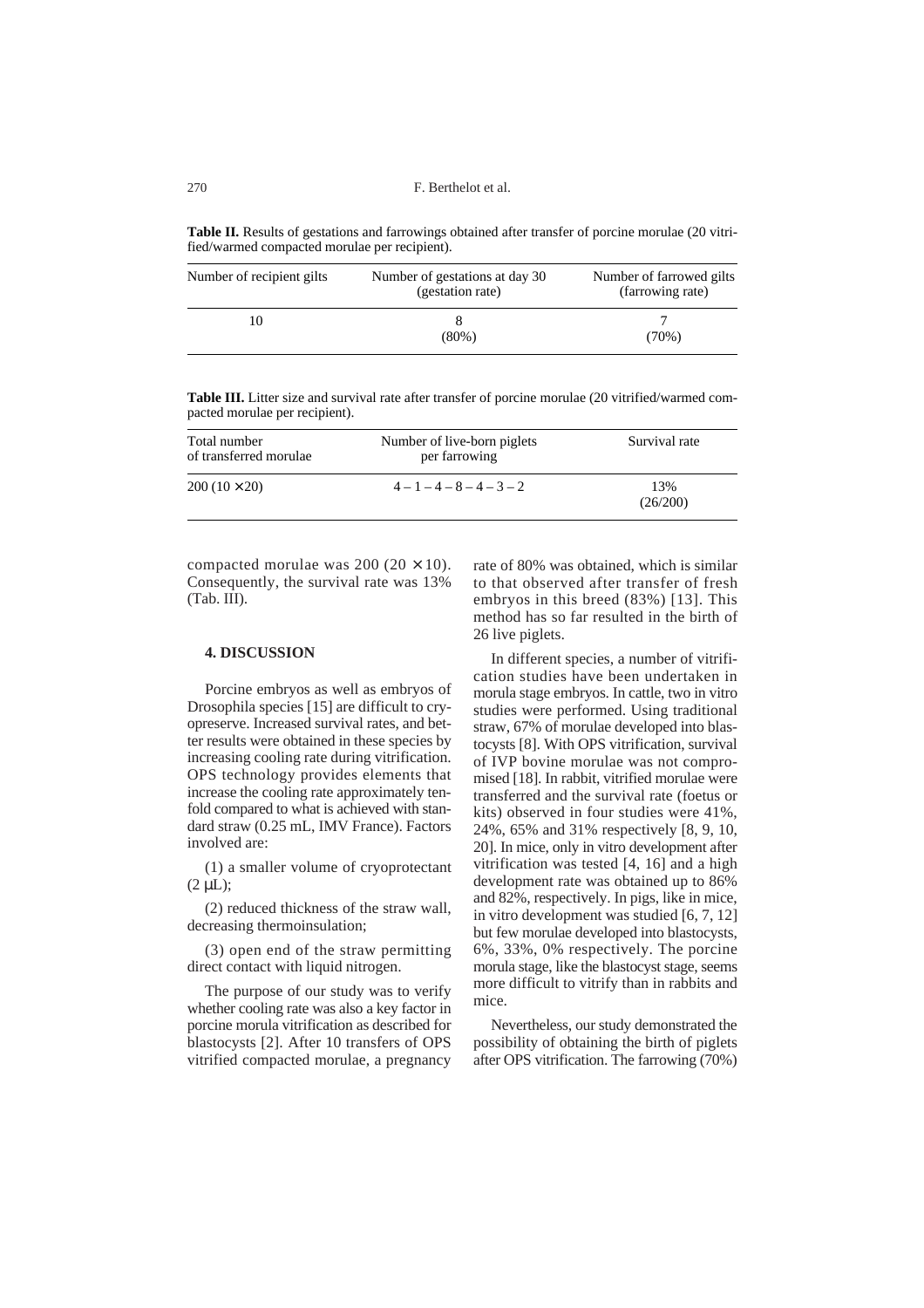and survival rates of the embryos (13%) are encouraging. However, at this embryo stage, the OPS vitrification method should be improved before being used in practice.

#### **5. CONCLUSION**

This report describes the first production of piglets from vitrified zona pellucida-intact compacted morulae with the OPS method without micro-manipulation or chemical treatment.

We have shown that very fast cooling and/or warming rates are primordial keys to cryopreserve porcine compacted morula stage embryos with intact zona pellucida. The Open Pulled Straw technology is, in the conditions described, the most efficient method to cryopreserve compacted morula stage porcine embryos, as it is for blastocyst stage embryos [2].

This simple and inexpensive method, suitable for both compacted morula and blastocyst stages will be a new tool for preserving and exchanging porcine genetic resources.

### **ACKNOWLEDGMENTS**

We would like to thank E. Venturi, F. Paulmier and their staff (PRC – INRA, Nouzilly, France) for their excellent management of experimental animals and P. Mermillod for his critical comments.

#### **REFERENCES**

- [1] Beebe L.F.S., Cameron R.D.A., Blackshaw A.W., Higgins A., Nottle M.B., Piglets born from vitrified zona-intact blastocysts, Theriogenology 53 (2000) 249.
- [2] Berthelot F., Martinat-Botté F., Locatelli A., Perreau C., Terqui M., Piglets born after vitrification of embryos using the open pulled straw method, Cryobiology 41 (2000) 116–124.
- [3] Cameron R.D.A., Beebe L.F.S., Blackshaw A.W., Higgins A., Nottle M.B., Piglets born from vitrified early blastocysts using a simple technique, Aust. Vet. J. 78 (2000) 195–196.
- [4] Dattena M., Sanna V., Cappai P., In vitro viability of vitrified mouse morulae thawed at different temperatures, Boll. Soc. Ital. Biol. Sper. 71 (1995) 69–73.
- [5] Dobrinsky J.R., Nagashima H., Pursel V.G., Schreier L.L., Johnson L.A., Cryoconservation of morula and early blastocyst stage swine embryos: Birth of litters after transfers, Theriogenology 55 (2001) 303.
- [6] Dobrinsky J.R., Pursel V.G., Long C.R., Johnson L.A., Birth of piglets after transfer of embryos cryopreserved by cytoskeletal stabilization and vitrification, Biol. Reprod. 62 (2000) 564–570.
- [7] Gajda B., Smorag Z., Survival of pig morula and blastocyst after exposure to vitrification media or vitrification, Cryo-Lett. 21 (2000) 231–236.
- [8] Gajda B., Smorag Z., Katska L., Vitrification as a cryoconservation method of rabbit, porcine and bovine embryos [Polish], Rocz. Nauk. Zootech. Suppl. 5 (2000) 241–245.
- [9] Kasai M., Hamaguchi Y., Zhu S.E., Miyake T., Sakurai T., Machida T., High survival of rabbit morulae after vitrification in an ethylene glycol-based solution by a simple method, Biol. Reprod. 46 (1992) 1042–1046.
- [10] Kauffman R.D., Schmidt P.M., Rall W.F., Hoeg J.M., Superovulation of rabbits with FSH alters in vivo development of vitrified morulae, Theriogenology 50 (1998) 1081–1092.
- [11] Kobayashi S., Takei M., Kano M., Tomita M., Leibo S.P., Piglets produced by transfer of vitrified porcine embryos after stepwise dilution of cryoprotectants, Cryobiology 36 (1998) 20–31.
- [12] Kuwayama M., Holm P., Jacobsen H., Greve T., Callesen H., Successful cryopreservation of porcine embryos by vitrification, Vet. Rec. 141 (1997) 365.
- [13] Martinat-Botté F., Procureur R., Plat M., Forgerit Y., Bussiere J., Bariteau F., Desprès P., Locatelli A., Terqui M., Embryo transfer in the pig: Effects of the number of embryos transferred and genotype, 9<sup>e</sup> Colloque de l'Association Européenne de Transfert Embryonnaire (A.E.T.E.), Lyon, France, 1993, p. 236.
- [14] Martinat-Botté F., Renaud G., Madec F., Costiou P., Terqui M., Ultrasonography and reproduction in swine. Principles and practical applications, INRA Editions & Hoechst Roussel Vet., Paris, France, 2000, p. 104.
- [15] Steponkus P.L., Myers S.P., Lynch D.V., Gardner L., Bronshteyn V., Leibo S.P., Rall W.F., Pitt R.E., Lin T.T., MacIntyre R.J., Cryopreservation of *Drosophila melanogaster* embryos, Nature 345 (1990) 170–172.